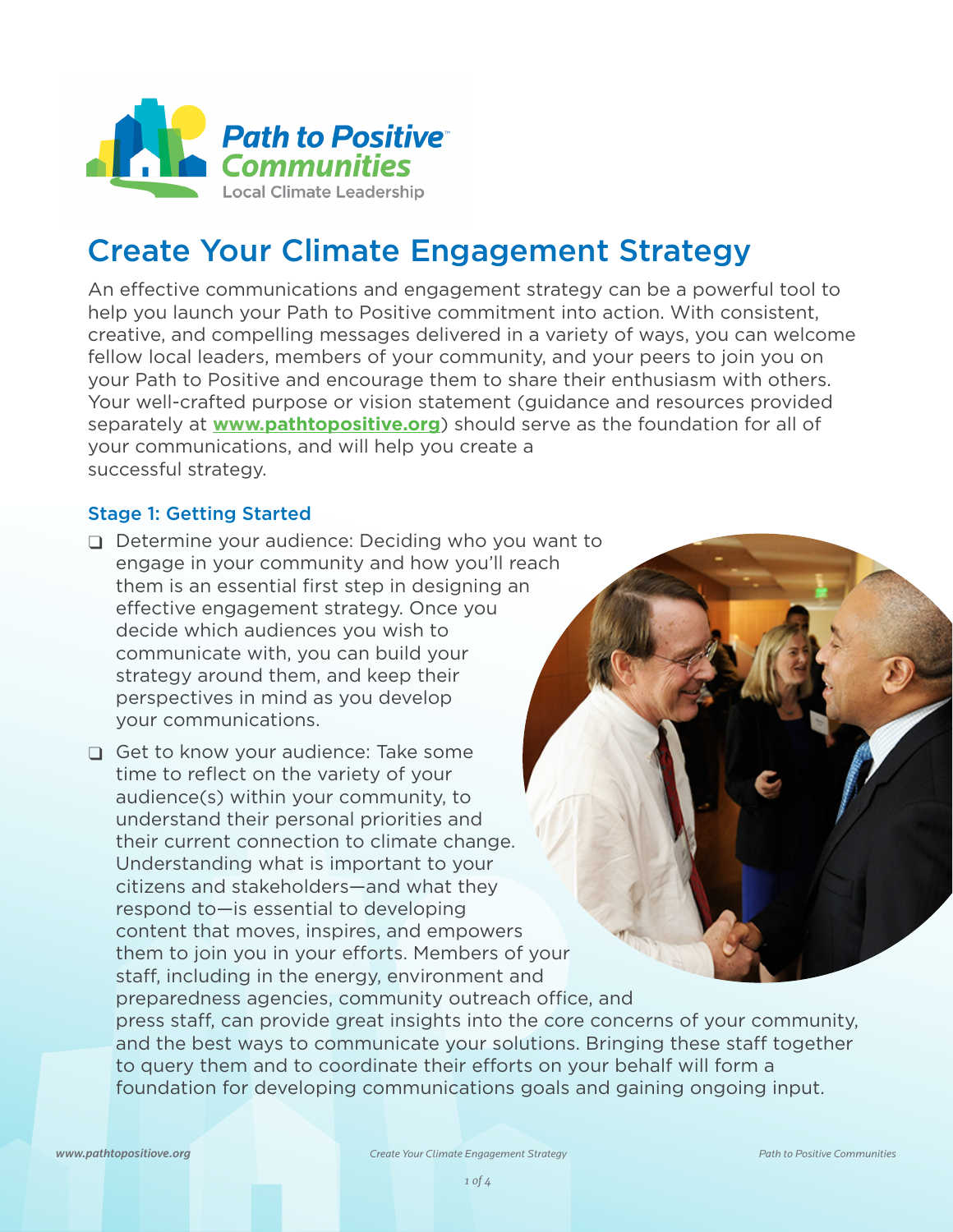- Build on the success of others: Check out what other local leaders are doing to communicate on climate within their communities. Not all of your communications need to be generated by you. Path to Positive Communities and its partners have regular communications and events that you can share and repost through your own channels. Get connected with these groups through social media and at **www.pathtopositiv[e.org](www.pathtopositive.org)**, and learn about messages and resources that might supplement your own.
- $\Box$  Assess your resources: Assessing how much time you and your staff can commit to communications projects is an important first step as you plan your engagement strategy. You may also consider inviting members of your team with communications responsibilities, or experience in marketing, journalism, communication, or graphic design, to participate in your coordinated outreach activities. Additionally, explore costs and resources for engaging vendors in the event you need additional support.
- $\Box$  Appoint a communications coordinator: Managing and producing communications materials will take some time and thought. It is important to have someone who will champion day-to-day communications and make sure your team stays on track with its goals.
- $\Box$  Leverage the communications and engagement efforts of other community leaders. Leaders in your community from the business, faith, higher education, health and other sectors are ready, willing, and able to lead on climate solutions. Reach out to them, share your vision for local progress, and get them to join you in engaging their members and stakeholders—your citizens—to join the community-wide efforts underway in your area.
- φ Make a communication calendar. Determine the frequency of your communications: Begin to think about your overall timeline and frequency of your communications.

#### Stage 2: On Your Path

- $\Box$  Develop a consistent message: Work with your team to create a set of messages that is carried across all of the communications you deliver. For inspiration, check out Path to Positive Communities' talking points, tips on creating your vision statement, and pages on the connection between local communities and climate on **www.pathtopositive[.org](www.pathtopositive.org)**. Try creating a messaging catalog that any of your team's communicators can access. This may include sample messages they can use, a frequently asked questions document (FAQ), key message points and a style guide. This will help you maintain a consistent voice, no matter who is delivering the message.
- φ Provide a clear call to action: Communications are about motivating people to act. When someone receives something you have produced (a postcard, an invitation, a tweet), what do you want him or her to do? Take a specific action? Share it with others? Attend an event? Every communication should start with this in mind.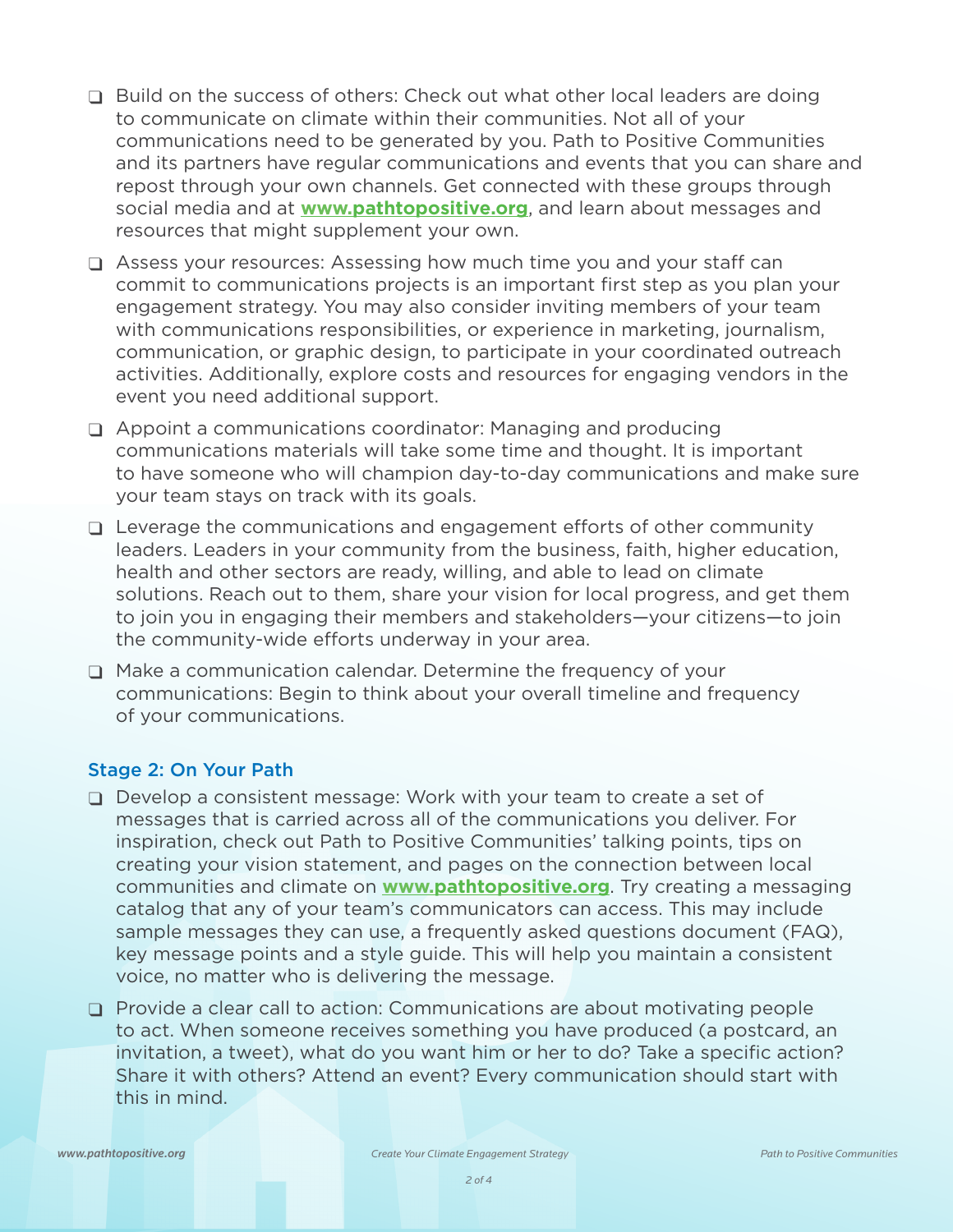$\Box$  Communication is a two-way street: We often think of communications as a way to deliver information to others, but it's also important to listen to your audience to learn about their motivations. This will provide insight into what they do and don't like or may or may not respond to. Track and monitor what your followers are "liking," "retweeting," and commenting on, and get them involved in conversations by responding to, "liking" and "retweeting" what they're saying about your organization online and on their personal social media pages. Remember, the goal here is to get your audience to go beyond simply listening to your message. You want them to engage in a discussion with you and participate in your goals.

## Stage 3: Moving Forward

- φ Set S.M.A.R.T. goals: It may be difficult to imagine what you'd like to see happen with your climate solutions commitment when you're just getting started, but it is important to have a long term vision. What would you like to accomplish in six months, a year or three years? Your answer should help guide your messages and the activities you plan to execute. Your goals should be SMART—Specific, Measurable, Attainable, Realistic, and Time-bound. For example, you may want your constituents—or leaders in your community's key sectors such as higher education, healthcare, business, or faith—to attend at least one climate solutions event by the end of the year. With all of your goals, you will want to continually monitor your progress, share your successes, and if necessary, adjust your objectives.
- $\Box$  Create a communications calendar: A calendar is an effective way to keep track of communications and help turn existing events throughout the year into opportunities to infuse your climate solutions message. Start by identifying which methods you will use to deliver climate messages or spread the word about your Path to Positive Communities activities. It is helpful to create a timeline in advance to plan when your communications will be sent so your team can prepare and approve content to meet publication deadlines. Once you have identified your timeline, you can begin appointing people on your team to take the lead.
- Engage through events: If you're looking for events to add to your calendar, think about meaningful moments, activities or seasons that would be appropriate to engage others in your climate goals. Start by embedding your climate themes into all of your regular activities. Later on, you can expand on them to create original moments for your Path to Positive participation and progress (like celebrating the completion of one of your action items, etc.).
- φ Appropriate placement: Consider carefully what type of information should be communicated through which channels. It is important to understand the pros and cons of various communications channels and which audiences they will likely reach. For example, younger audiences may be more likely to use Instagram or Twitter, so promoting events there could be especially